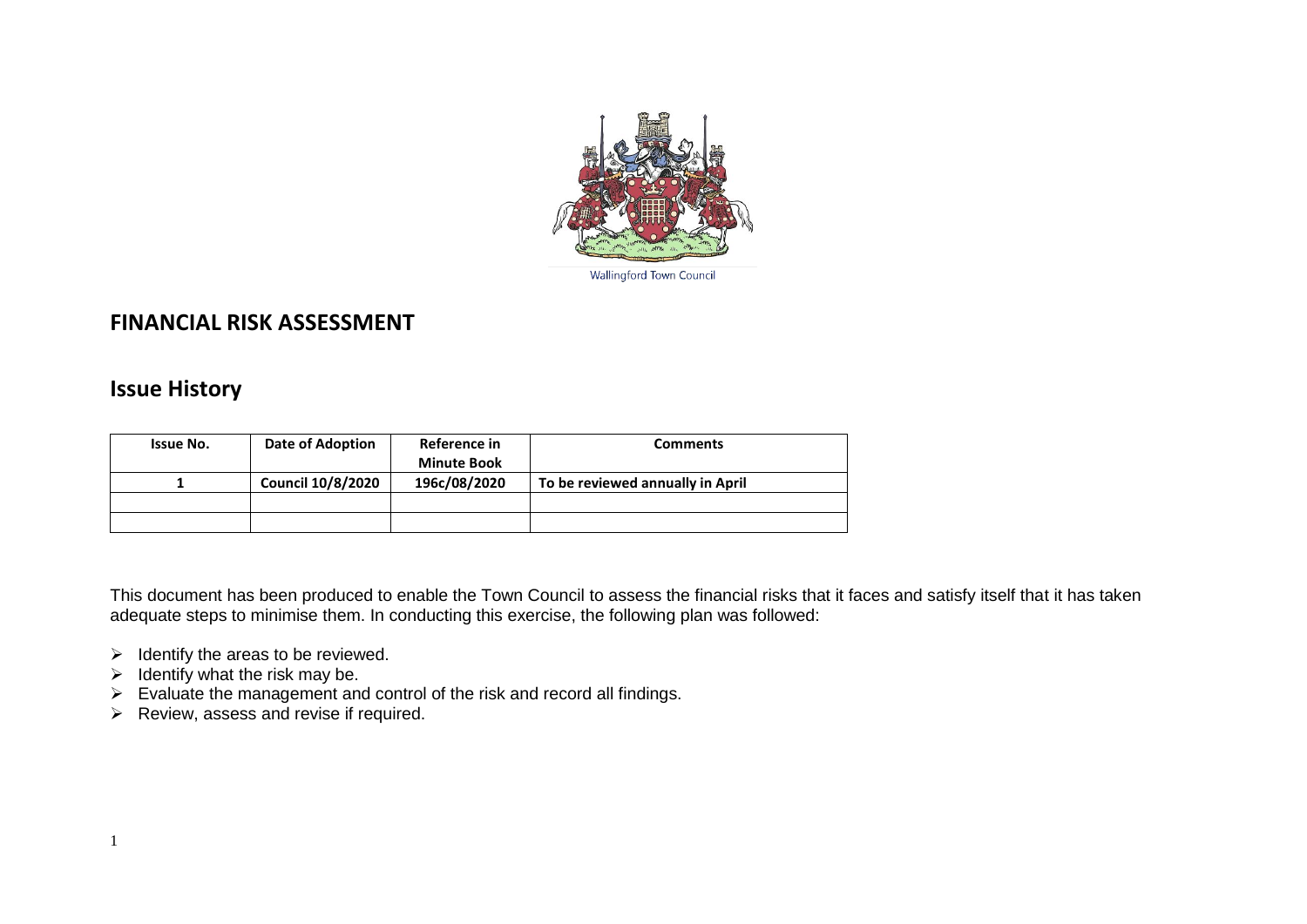| <b>Subject</b>       | <b>Risk(s) Identified</b>                                                                                                                                 | <b>Risk</b><br>Rating<br>H/M/L | <b>Management/Control of Risks</b>                                                                                                                                                                                                                                                                                                                                                                                                                                                                                                                                                                                                                                                                                                                                                                                                                                                                                                                                                                                                                          | <b>Review/Assess/Revise</b>                                 |
|----------------------|-----------------------------------------------------------------------------------------------------------------------------------------------------------|--------------------------------|-------------------------------------------------------------------------------------------------------------------------------------------------------------------------------------------------------------------------------------------------------------------------------------------------------------------------------------------------------------------------------------------------------------------------------------------------------------------------------------------------------------------------------------------------------------------------------------------------------------------------------------------------------------------------------------------------------------------------------------------------------------------------------------------------------------------------------------------------------------------------------------------------------------------------------------------------------------------------------------------------------------------------------------------------------------|-------------------------------------------------------------|
| Precept              | 1. Adequacy of precept.<br>2.<br>Requirements not<br>submitted to the<br>relevant authority.<br>3. Amount not received<br>from the relevant<br>authority. | Low<br>Low<br>Low              | The Finance and Properties Subcommittee completes a<br>detailed review of the Council's finances to determine the<br>precept amount required<br>The Town Clerk prepares a budget update report, including<br>actual position for the current year;<br>projected position to end the year;<br>estimate of the costs of standing costs and one-off<br>projects for the following for the upcoming year.<br>Estimate of income which the Council will receive<br>Analysis of reserves available<br>The Finance and Properties Subcommittee reviews this<br>information and makes a recommendation of the amount of<br>precept required.<br>The setting of the precept is an item reserved to the Council<br>and is an agenda item at full Council.<br>The precept approved by the Council is submitted by the<br>Clerk in writing to the relevant authority.<br>Deadline for submission is diarised in both the office diary<br>and the Town Clerks diary with two reminders set one week<br>apart.<br>The Clerk informs Council when the monies are received. | Existing procedure adequate.                                |
| Financial<br>records | Inadequate records.<br>1.<br><b>Financial irregularities</b><br>2.                                                                                        | Low<br>Low                     | The Council has adopted NALC recommended Financial<br>Regulations which are included in the Standing Orders of<br>the Council. These regulations clearly set out responsibility<br>for the management of the financial affairs of the Council<br>The Standing Orders are regularly reviewed and updated by<br>the Council.                                                                                                                                                                                                                                                                                                                                                                                                                                                                                                                                                                                                                                                                                                                                  | Existing procedure adequate.<br><b>Review the Financial</b> |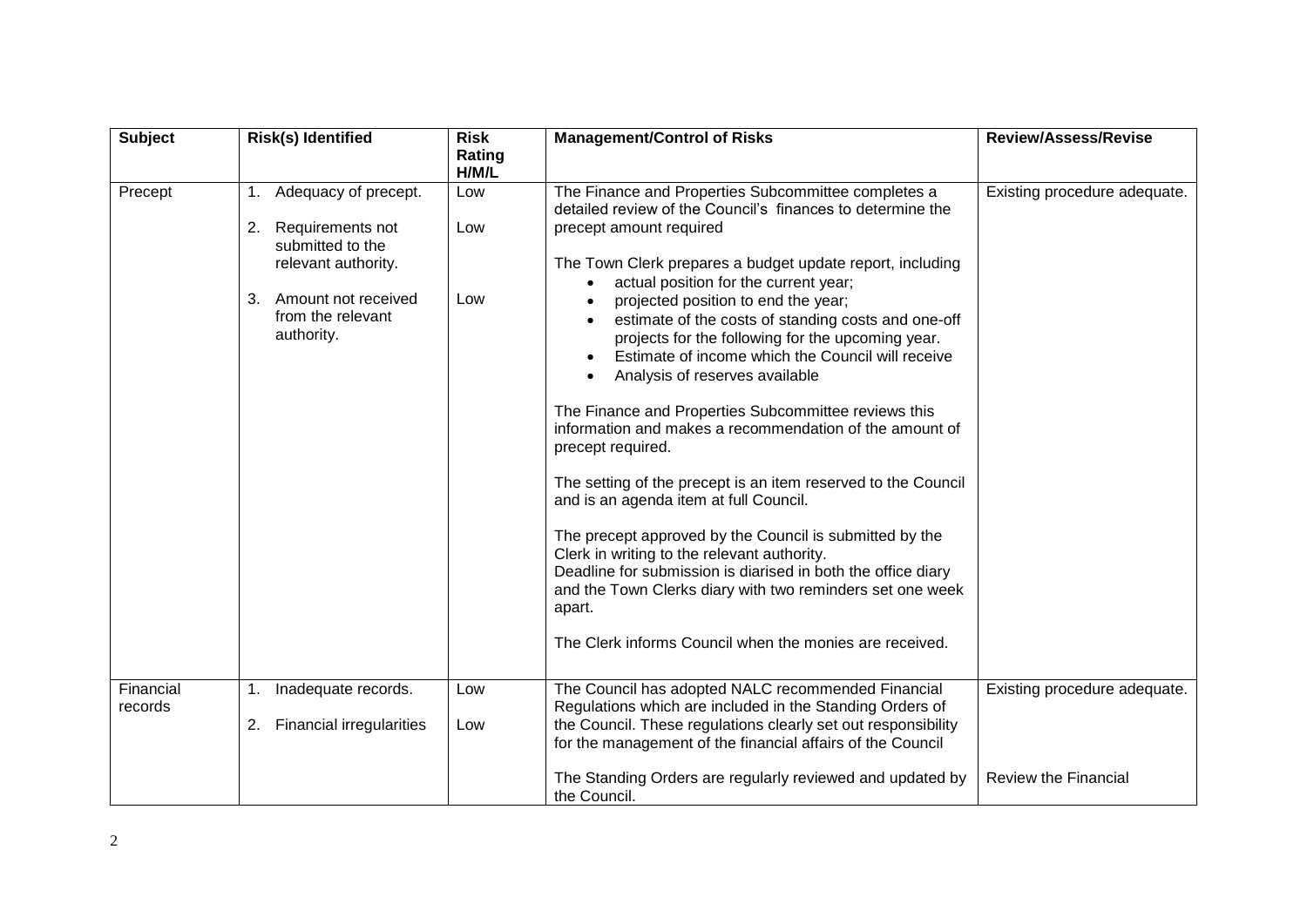|                     |                                                                          |                          | Spot checks to be carried out by the Town Clerk and the<br>internal auditor to ensure regulations are being applied.<br>Rialtas Accounting System to be backed up at the end of<br>each month and period end.                                                                                                                                                                                                                                                                                                                                                                                                                                | Regulations when<br>necessary.                                                                                                                                                                                                                                  |
|---------------------|--------------------------------------------------------------------------|--------------------------|----------------------------------------------------------------------------------------------------------------------------------------------------------------------------------------------------------------------------------------------------------------------------------------------------------------------------------------------------------------------------------------------------------------------------------------------------------------------------------------------------------------------------------------------------------------------------------------------------------------------------------------------|-----------------------------------------------------------------------------------------------------------------------------------------------------------------------------------------------------------------------------------------------------------------|
| Bank and<br>banking | 1. Inadequate checks.<br>Bank mistakes.<br>2.<br>3. Loss.<br>4. Charges. | Low<br>Low<br>Low<br>Low | The Council has Financial Regulations which set out the<br>requirements for banking, cheques and reconciliation of<br>accounts.                                                                                                                                                                                                                                                                                                                                                                                                                                                                                                              | Existing procedure adequate.<br><b>Review the Financial</b><br>Regulations when necessary<br>and bank signatory list when<br>necessary, especially after<br>an election.<br>Monitor the bank accounts<br>on a regular basis and when<br>bank statements arrive. |
| Cash                | Loss through theft or<br>dishonesty                                      | Low                      | The Council has Financial Regulations which set out the<br>requirements for managing cash amounts<br>Receipts are issued for all income and secure arrangements<br>are in place for all monies held pending banking.<br>Arrangements are in place for prompt recording and banking<br>of all cash received.<br>Cash received is banked within 5 banking days. Petty cash<br>is limited to £150 and the central office hold a cash float of<br>£8.00.<br>Cash received in the office is placed in the safe overnight,<br>cash taken in the TIC is kept in a locked cash box, (Town<br>Hall is alarmed), and all cashed is banked once a week. | Existing procedure adequate.<br><b>Review the Financial</b><br>Regulations when<br>necessary.                                                                                                                                                                   |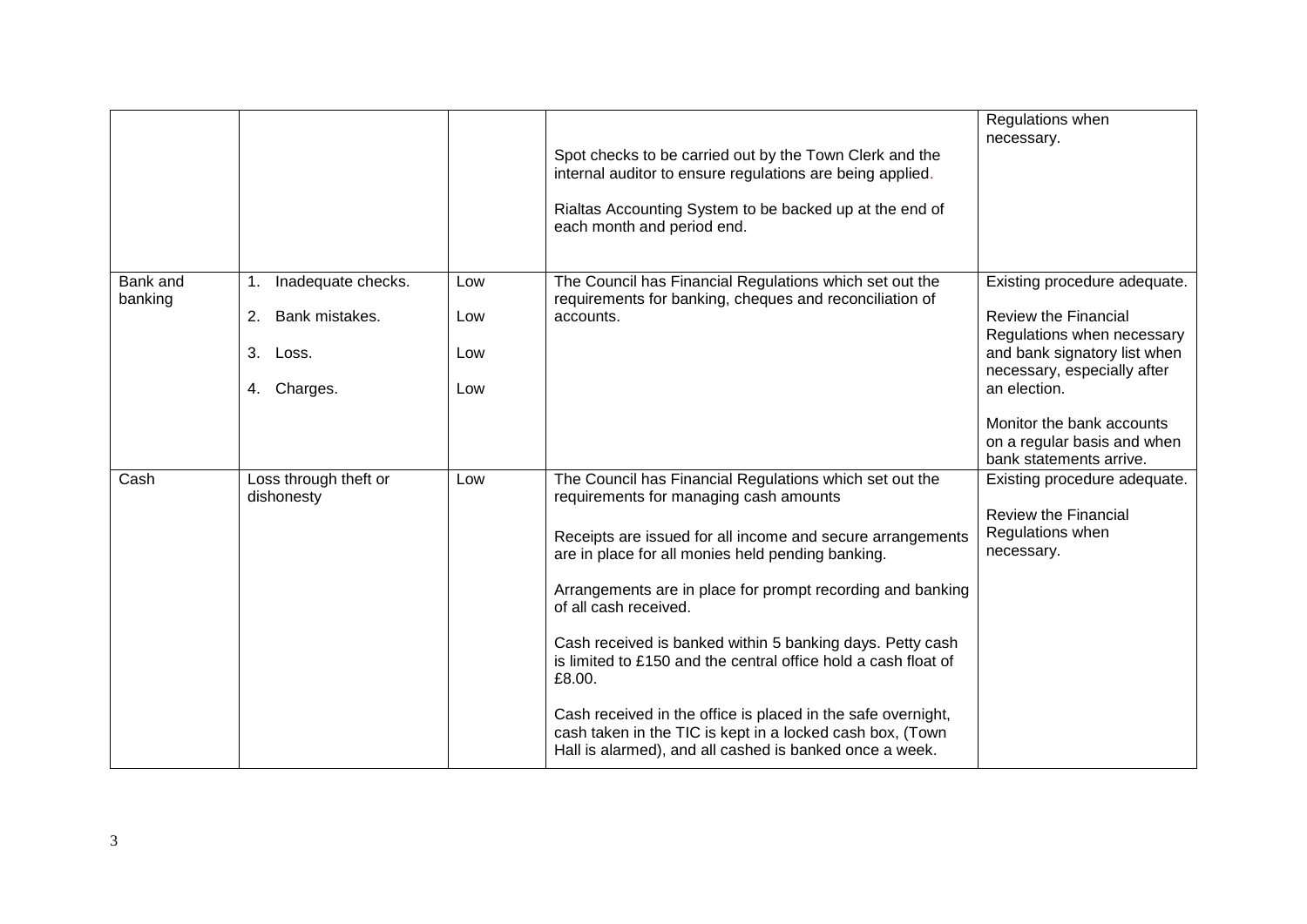| Reporting<br>and auditing | 1.<br>2. | Information provided to<br>Councillors is not<br>adequate.<br>Communication of<br>financial position of the<br>Council is inadequate. | Low<br>Medium | Detailed management accounts are produced quarterly and<br>are reviewed by the Finance and Properties Subcommittee.<br>The management accounts include actual expenditure for<br>the quarter and cumulative for the year, compared with the<br>estimates and the prior year.<br>The Council has an annual internal audit; reviews the scope<br>of the internal audit annually; formally received the report of | Existing communication<br>procedures adequate.<br>Existing internal audit<br>procedures are adequate |
|---------------------------|----------|---------------------------------------------------------------------------------------------------------------------------------------|---------------|----------------------------------------------------------------------------------------------------------------------------------------------------------------------------------------------------------------------------------------------------------------------------------------------------------------------------------------------------------------------------------------------------------------|------------------------------------------------------------------------------------------------------|
|                           | 3.       | Compliance with<br>auditing requirements                                                                                              |               | the internal auditor and reviews the adequacy of the internal<br>auditor.                                                                                                                                                                                                                                                                                                                                      |                                                                                                      |
| Income                    | 1.       | Invoices are not issued<br>for services provided                                                                                      | Low           | Electronic booking in place from 17th August 2016 for all<br>lettings, this software forces automatic invoicing.<br>One off services such as Allotments and Parking are<br>diarised each year.                                                                                                                                                                                                                 | Existing procedure adequate.<br><b>Review the Financial</b><br>Regulations when<br>necessary.        |
|                           | 2.<br>3. | Invoices remain unpaid<br>Incorrect invoicing.                                                                                        | Low           | Aged debtors are reviewed by the Council and unpaid<br>invoices are pursued.<br>If appropriate payment is obtained in advance.                                                                                                                                                                                                                                                                                 |                                                                                                      |
|                           |          |                                                                                                                                       |               |                                                                                                                                                                                                                                                                                                                                                                                                                |                                                                                                      |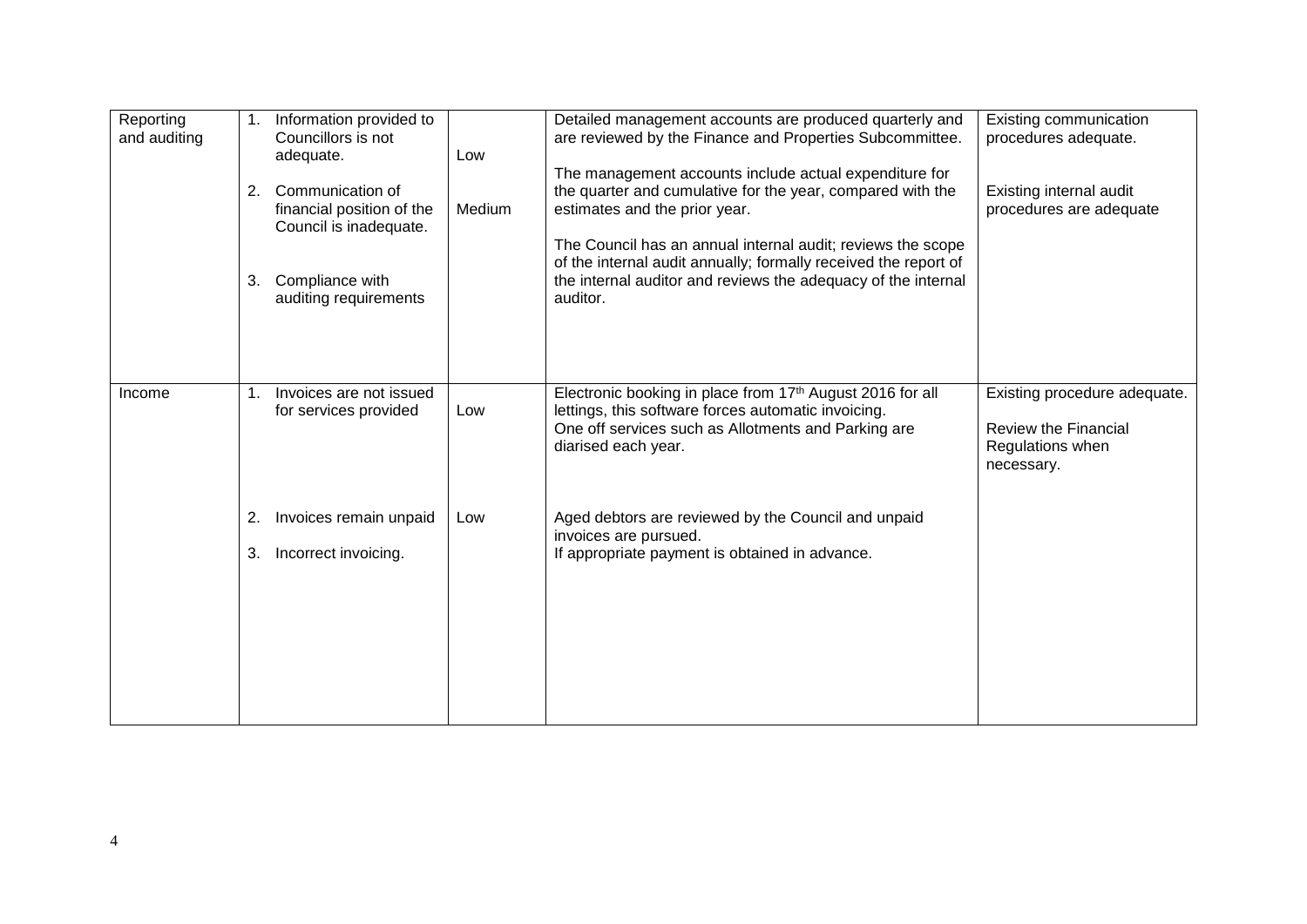| Payments | 2.<br>3.<br>4. | 1. Expenditure is incurred<br>without proper authority<br>Incorrect payments<br>Goods not supplied but<br>billed.<br>Unpaid invoices.                        | Low<br>Low<br>Low<br>Low | The Council has Financial Regulations which set out the<br>requirements. Powers under which expenditure which is not<br>included in the estimates is being approved is recorded in<br>the minutes.<br>All payments are supported by an invoice/voucher. All<br>details are checked and the payment is entered onto the<br>computerised purchase ledger.<br>The list of invoices is reviewed and approved by the<br>Council, and this approval is recorded in the minutes.<br>All cheques to be signed by three authorised signatories.<br>Electronic payments are made using the banks secure<br>payment procedures and are approved by three authorised<br>signatories.<br>Our standing orders allow for only two signatories but we<br>have not changed this with the bank this will be done when<br>we change banks as too difficult with Lloyds.<br>Authorised signatories check payments against | Existing procedure adequate.<br><b>Review the Financial</b><br>Regulations when necessary                                              |
|----------|----------------|--------------------------------------------------------------------------------------------------------------------------------------------------------------|--------------------------|-------------------------------------------------------------------------------------------------------------------------------------------------------------------------------------------------------------------------------------------------------------------------------------------------------------------------------------------------------------------------------------------------------------------------------------------------------------------------------------------------------------------------------------------------------------------------------------------------------------------------------------------------------------------------------------------------------------------------------------------------------------------------------------------------------------------------------------------------------------------------------------------------------|----------------------------------------------------------------------------------------------------------------------------------------|
|          |                |                                                                                                                                                              |                          | invoices/payment vouchers.                                                                                                                                                                                                                                                                                                                                                                                                                                                                                                                                                                                                                                                                                                                                                                                                                                                                            |                                                                                                                                        |
| Assets   | 1.<br>2.       | Failure to maintain an<br>adequate register<br>Loss of income<br>following critical<br>damage to town<br>council's revenue<br>producing public<br>buildings. | Medium                   | Council asset register is updated regularly and reviewed by<br>the Council annually.<br>Assets reviewed with physical verification before each year<br>end starting 19/20.                                                                                                                                                                                                                                                                                                                                                                                                                                                                                                                                                                                                                                                                                                                            | Gaps in asset register have<br>been identified during recent<br>review of property portfolio<br>Procedures to be reviewed &<br>updated |
|          | 3.             | Assets are not<br>adequately insured                                                                                                                         |                          | Insurance cover is reviewed to ensure all assets are<br>adequately covered                                                                                                                                                                                                                                                                                                                                                                                                                                                                                                                                                                                                                                                                                                                                                                                                                            |                                                                                                                                        |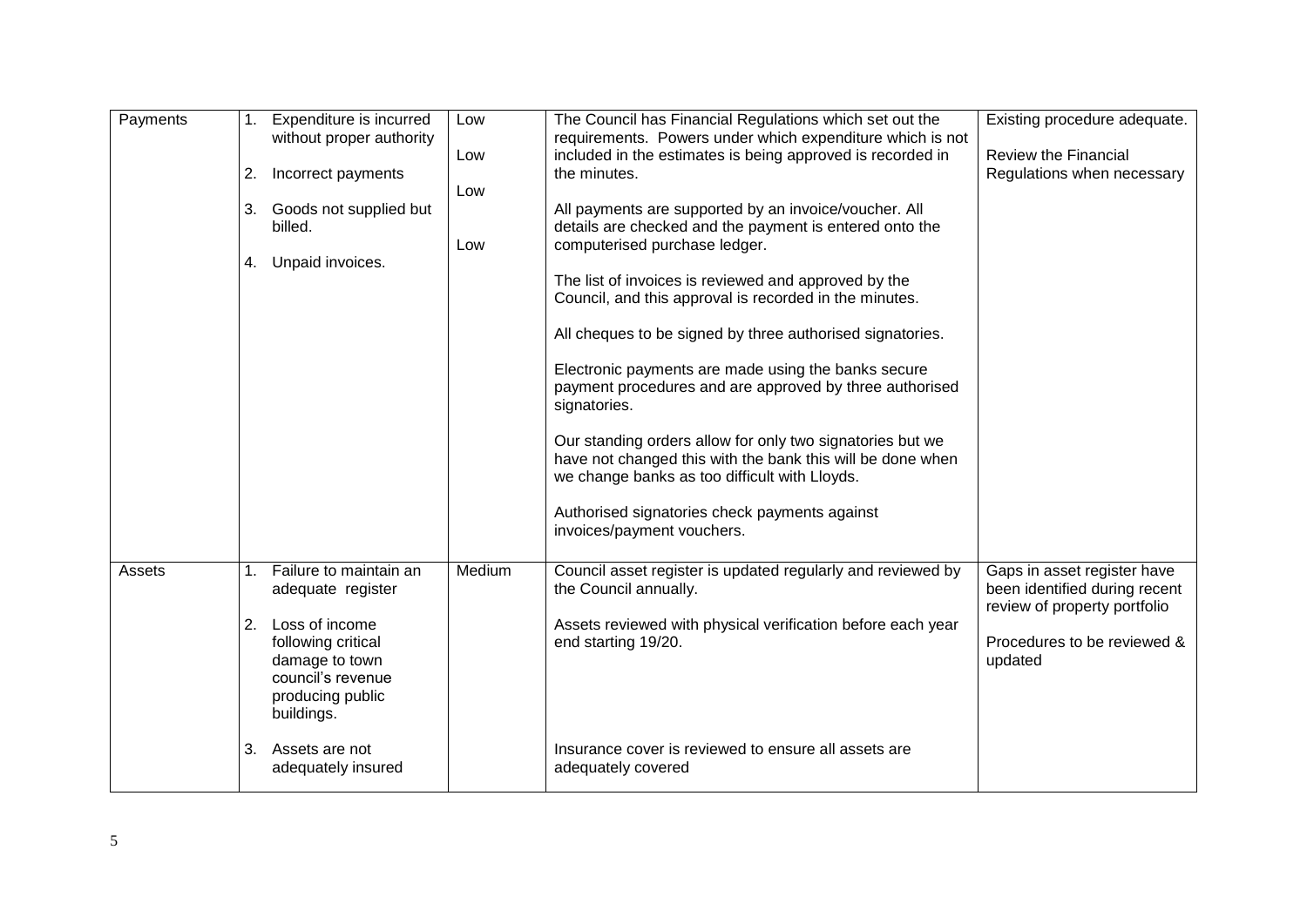| Investments                        | To obtain best rates of<br>return on surplus cash<br>balances                                      | Low        | 1. To adhere to WTC's Investment Policy<br>2. To adhere to STATUTORY GUIDANCE ON LOCAL<br><b>GOVERNMENT INVESTMENTS (3rd Edition) Issued</b><br>under section 15(1)(a) of the Local Government Act<br>2003 and effective for financial years commencing on or<br>after 1 April 2018 POWER UNDER WHICH THE<br><b>GUIDANCE IS ISSUED</b>                                                                                                  | Procedures to be reviewed<br>annually in April |
|------------------------------------|----------------------------------------------------------------------------------------------------|------------|-----------------------------------------------------------------------------------------------------------------------------------------------------------------------------------------------------------------------------------------------------------------------------------------------------------------------------------------------------------------------------------------------------------------------------------------|------------------------------------------------|
| Grants and<br>support -<br>payable | Council exceeds its<br>1 <sup>1</sup><br>power to pay.<br>Authorisation of Council<br>2.<br>to pay | Low<br>Low | All expenditure under Section 137 is separately recorded in<br>the computerised nominal account. Total expenditure is<br>reviewed before grants are awarded to ensure that the total<br>does not exceed the statutory limitation for the council.<br>All grant applications go through the required Council<br>process of approval, and are minuted and listed accordingly<br>if a payment is made using the S137 power of expenditure. | Existing procedure adequate.                   |
| Grants -<br>receivable             | Conditions relating to<br>receipts of Grant are not<br>met, resulting in reclaim of<br>funding     | Low        | The Council does not presently receive any regular grants.<br>One off grants would come with terms and conditions to be<br>satisfied.<br>RFO to be informed of any grant application made, the<br>amount and expected date of receipt along with the<br>conditions attached.<br>Grants posted to accounts software and all paperwork filed<br>in a central file in the office.                                                          | Existing procedure adequate.                   |
| Charges -<br>rentals<br>payable    | Payments of charges,<br>leases, rentals                                                            | N/A        | N/A                                                                                                                                                                                                                                                                                                                                                                                                                                     | N/A                                            |
| Charges -<br>rentals<br>receivable | Receipt of rental.<br>1.                                                                           | Low        | Arrangements are in place for prompt recording and<br>invoicing of rental income due to the Council.                                                                                                                                                                                                                                                                                                                                    | Existing procedure adequate                    |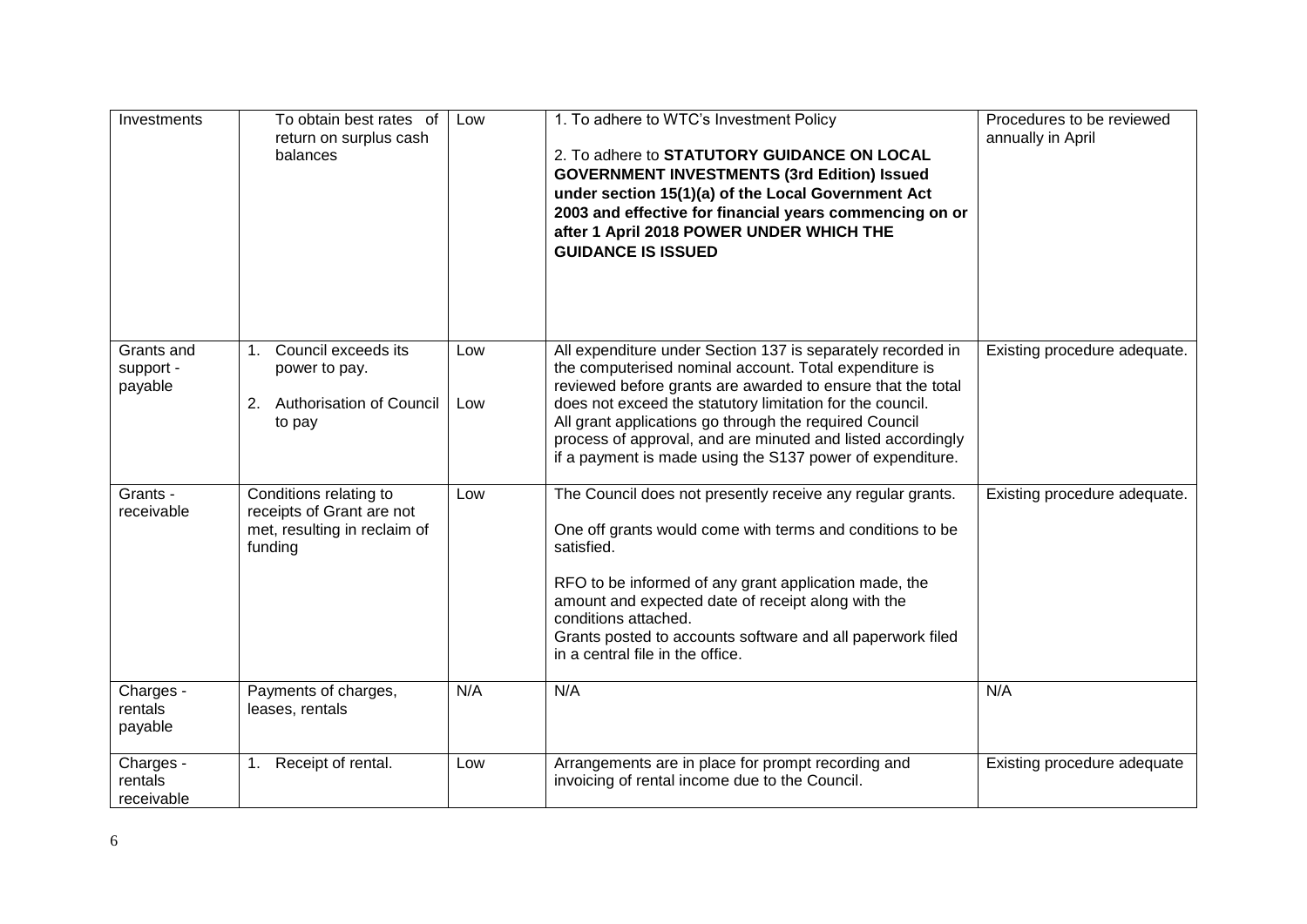|                                     | 2.                   | Insurance implication.                                                                                                                                                                              |                                        | Rental income is checked manually each month along with<br>lease reviews. Recharging of insurance checked annually.<br>Invoices reconciled against leases by the internal auditor<br>quarterly.<br>A central register is held which details the terms of leases &<br>a calendar which diarises the timing of rent reviews.                                                                                                                        |                                                     |
|-------------------------------------|----------------------|-----------------------------------------------------------------------------------------------------------------------------------------------------------------------------------------------------|----------------------------------------|---------------------------------------------------------------------------------------------------------------------------------------------------------------------------------------------------------------------------------------------------------------------------------------------------------------------------------------------------------------------------------------------------------------------------------------------------|-----------------------------------------------------|
| Best value<br>Accountability        | 1 <sup>1</sup><br>2. | Work awarded in<br>contravention of<br><b>Council Standing</b><br>orders.<br>Overspend on services.                                                                                                 | Low<br>Medium                          | Council Standing Orders set out Council practice in relation<br>to seeking quotations and tendering for any substantial work<br>required to be undertaken or goods purchased.<br>For major contract services, formal competitive tenders<br>would be sought.<br>If a problem is encountered with a contract the Clerk would<br>investigate the situation, check the quotation/tender,<br>research the problem and report to Council.              | Existing procedure adequate.                        |
| Salaries and<br>associated<br>costs | 2.<br>3.<br>5.<br>6. | 1. Salary paid incorrectly.<br>Wrong hours paid.<br>Wrong rate paid.<br>4. False employee.<br>Wrong deductions of NI<br>or Tax.<br>Unpaid Tax & NI<br>contributions to the<br><b>Inland Revenue</b> | Low<br>Low<br>Low<br>Low<br>Low<br>Low | The payroll will be operated through a payroll model of the<br>accounting system which should eliminate NI and Tax<br>errors.<br>Overtime records are maintained and signed off before<br>overtime payments are made<br>The Council maintains comprehensive records of all<br>calculations of income tax, national insurance deducted<br>from pay.<br>The Council submits regular returns to HMRC and arranges<br>prompt payment of all sums due. | Existing procedure adequate.                        |
| Employees                           | 1.                   | Loss of key personnel.                                                                                                                                                                              | Low                                    | The Town Clerk and RFO are required to give three months'<br>notice.                                                                                                                                                                                                                                                                                                                                                                              | Existing procedure adequate.<br>Membership of NALC. |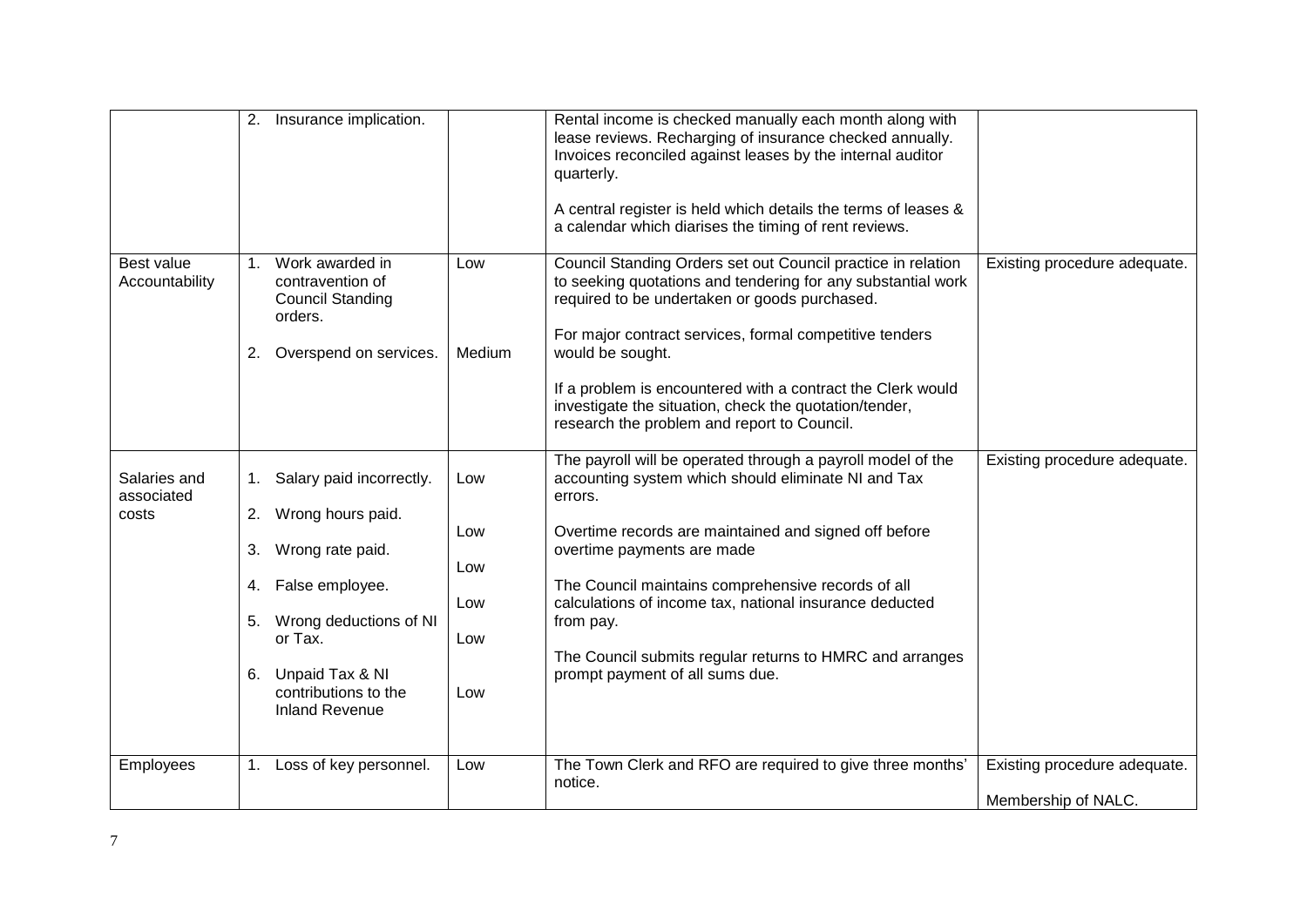|                          | 2.       | Fraud by staff.                                                           | Low  | The Council has Financial Regulations which set out the<br>requirements<br>Risk assessments to be carried out periodically to ensure<br>compliance.                                                                                                                                                                                                                            |                              |
|--------------------------|----------|---------------------------------------------------------------------------|------|--------------------------------------------------------------------------------------------------------------------------------------------------------------------------------------------------------------------------------------------------------------------------------------------------------------------------------------------------------------------------------|------------------------------|
|                          |          | 3. Staff are not<br>appropriately<br>experienced                          | Low  | Employees are provided with relevant training, reference<br>books, access to assistance and legal advice required to<br>undertake the role.                                                                                                                                                                                                                                    |                              |
| Councillor<br>allowances | 2.       | 1. Councillors over-paid.<br>Income tax deduction.                        | N/A  | No allowances are allocated to Town Councillors. The<br>Mayor receives a fixed allowance which is included in the<br>estimates, and claimed back by receipts from the Mayor's<br>expenses.                                                                                                                                                                                     | No action required.          |
|                          |          |                                                                           |      | The Mayor's Allowance is not taxed at source, when<br>allowances are given a letter is issued advising the Mayor<br>that their allowance is taxable & that they are responsible for<br>ensuring that the amount is treated appropriately.                                                                                                                                      |                              |
| Election<br>costs        |          | 1. Risk of an<br>unbudgeted/unforeseen<br>election cost                   | high | Costs are budgeted in an election year, however<br>unbudgeted costs can also be incurred in a non-election<br>year                                                                                                                                                                                                                                                             | Existing procedure adequate. |
| <b>VAT</b>               | 1.<br>2. | Failure to comply with<br><b>HMRC</b> regulations<br>VAT is not reclaimed | Low  | The Council has Financial Regulations which set out the<br>requirements.<br>Ensure that value added tax is properly administered. Refer<br>to guidance in HMRC Notice as required. Seek further<br>guidance from HMRC where necessary.<br>Ensure that all input tax and output tax is properly recorded.<br>Complete and submit VAT claims promptly and on a regular<br>basis. | Existing procedure adequate. |
| Annual<br>return         |          | Submit within time limits                                                 | Low  | Annual Return is completed and signed by the Council,<br>submitted to the internal auditor for completion and signing<br>then checked and sent on to the External Auditor within time<br>limit.                                                                                                                                                                                | Existing procedure adequate. |